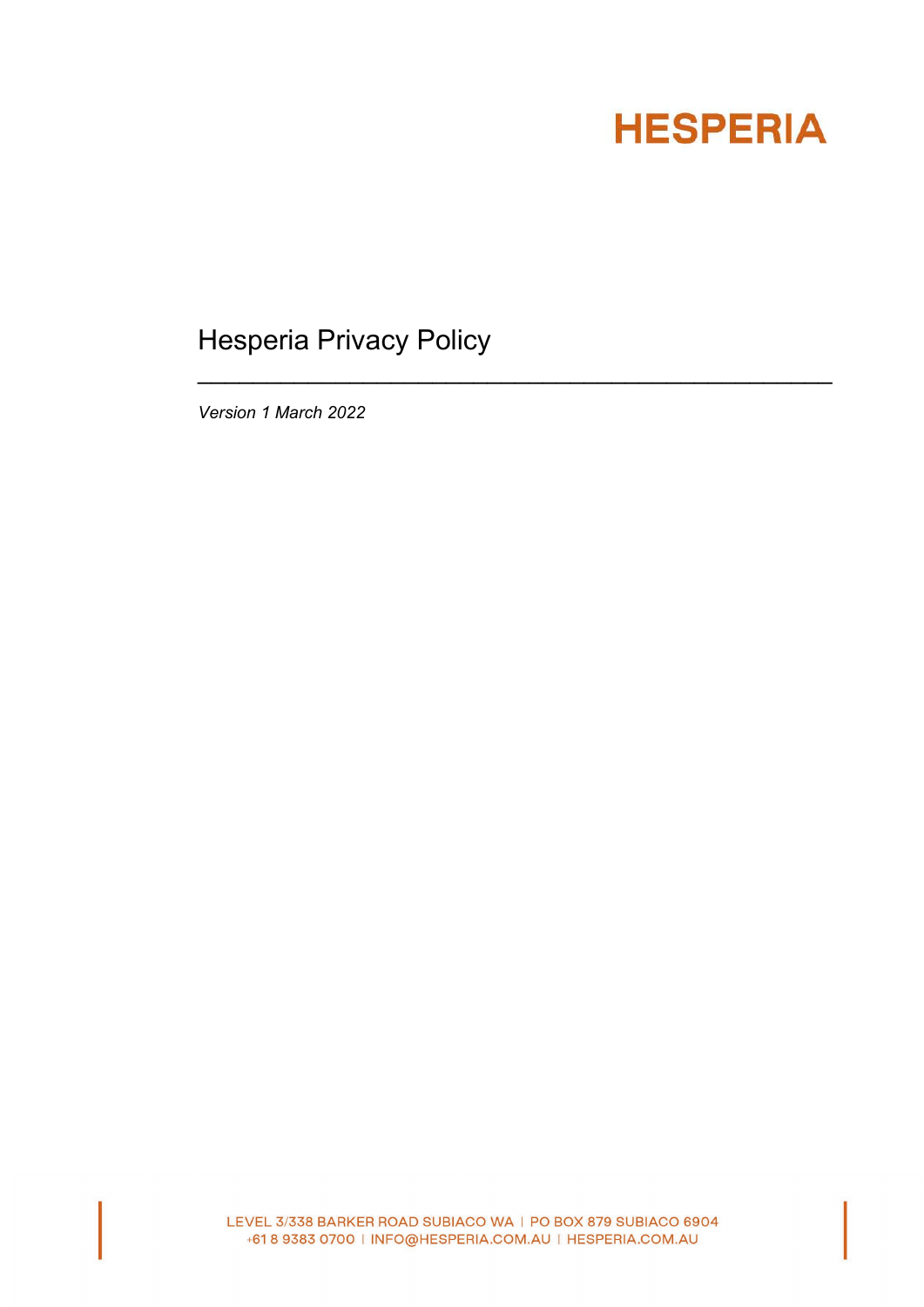| <b>Contents</b><br>Page |     |                                                                      |    |
|-------------------------|-----|----------------------------------------------------------------------|----|
|                         | 1.  | Introduction                                                         | 4  |
|                         | 2.  | When does this policy apply?                                         | 4  |
|                         | 3.  | Definitions                                                          | 4  |
|                         | 4.  | <b>Privacy Statement</b>                                             | 6  |
|                         | 5.  | Personal information (other than sensitive information)              | 7  |
|                         | 6.  | Sensitive information                                                | 7  |
|                         | 7.  | Means of collection                                                  | 7  |
|                         | 8.  | Information collected by Hesperia                                    | 7  |
|                         | 9.  | Purpose of collection                                                | 8  |
|                         | 10. | Dealing with unsolicited personal information                        | 8  |
|                         | 11. | Notification of collection                                           | 9  |
|                         | 12. | Use or disclosure                                                    | 9  |
|                         | 13. | Who does Hesperia disclose personal information to?                  | 10 |
|                         | 14. | Direct marketing                                                     | 11 |
|                         | 15. | Exception - personal information other than sensitive<br>information | 11 |
|                         | 16. | Exception - sensitive information                                    | 11 |
|                         | 17. | Requests to stop direct marketing                                    | 11 |
|                         | 18. | Disclosing personal information to cross border recipients           | 12 |
|                         | 19. | Adoption of government related identifiers                           | 12 |
|                         | 20. | Use or disclosure of government related identifiers                  | 13 |
|                         | 21. | Quality of personal information                                      | 13 |
|                         | 22. | Security of personal information                                     | 13 |
|                         | 23. | Storage of personal information                                      | 13 |
|                         | 24. | Access                                                               | 14 |
|                         | 25. | Exceptions                                                           | 14 |
|                         | 26. | Refusal to give access                                               | 15 |
|                         | 27. | Correction of information                                            | 15 |

LEVEL 3/338 BARKER ROAD SUBIACO WA | PO BOX 879 SUBIACO 6904 +61 8 9383 0700 | INFO@HESPERIA.COM.AU | HESPERIA.COM.AU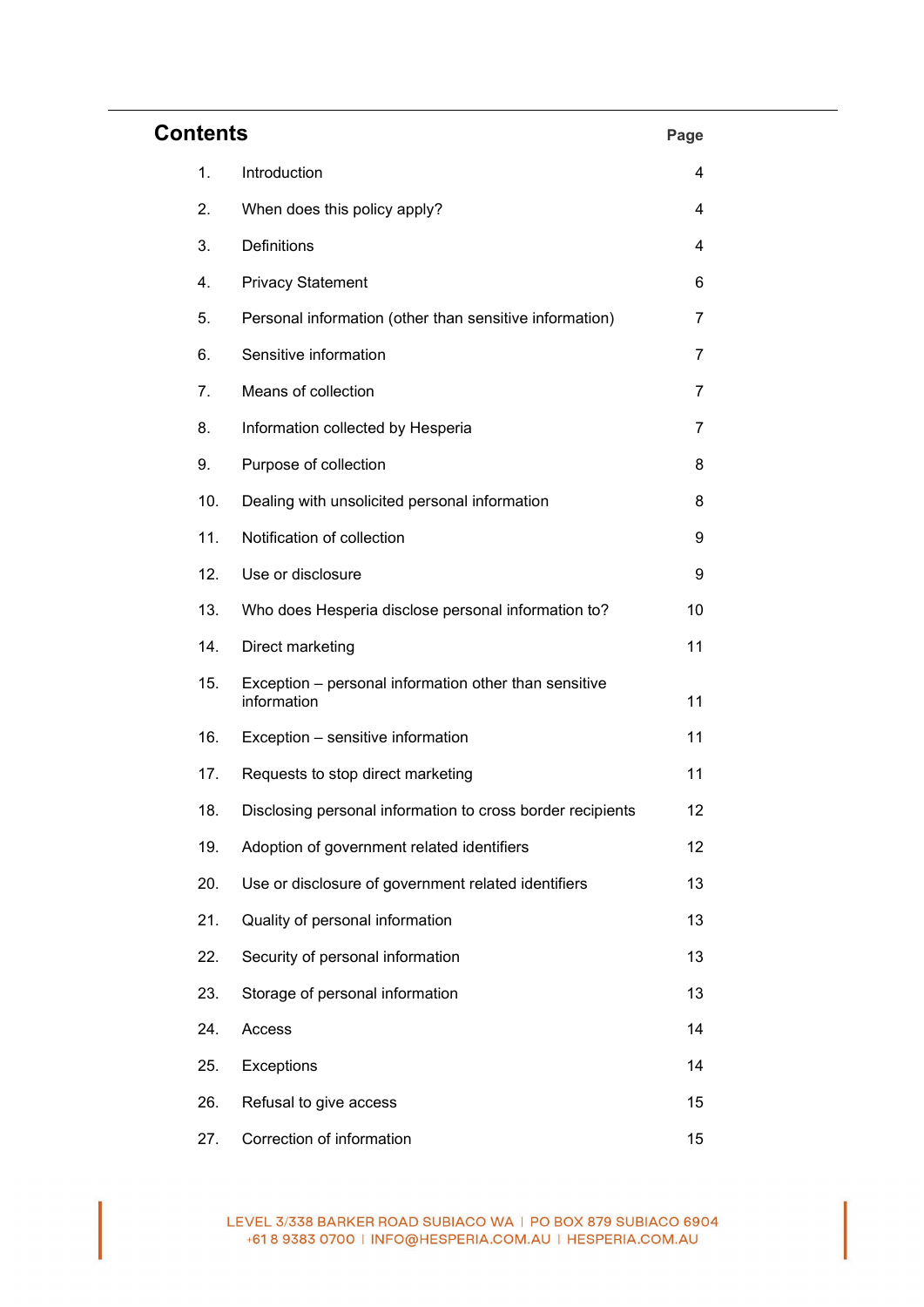| 28. | Refusal to correct information                                           | 16 |
|-----|--------------------------------------------------------------------------|----|
| 29. | Request from a client to associate a statement with their<br>information | 16 |
| 30. | Dealing with requests                                                    | 16 |
| 31. | Complaints                                                               | 16 |
| 32. | Notifiable data breaches scheme                                          | 17 |
| 33. | Policy breaches                                                          | 17 |
| 34. | Retention of forms                                                       | 18 |
| 35. | Policy review                                                            | 18 |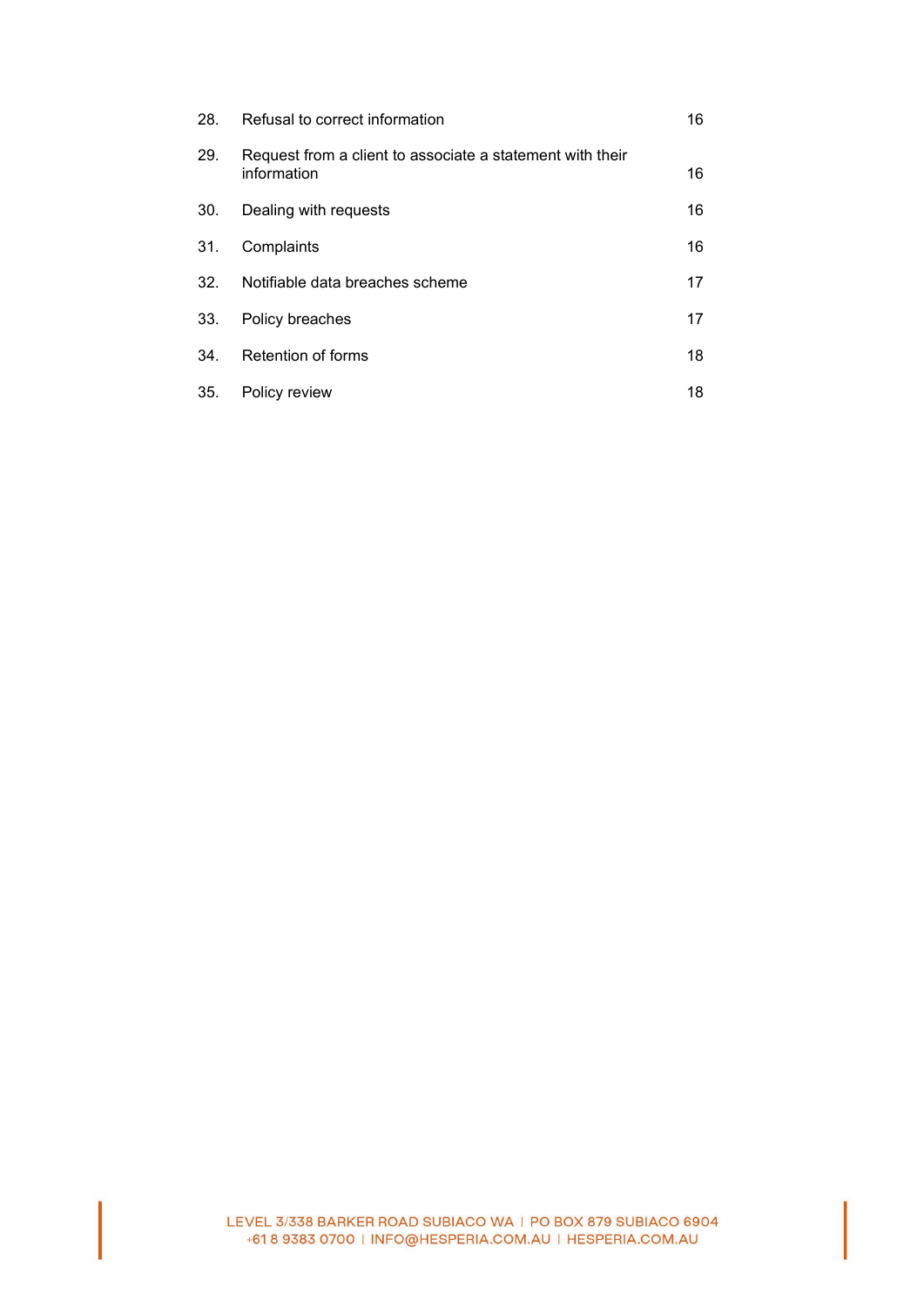# **Privacy Policy**

#### **1. Introduction**

- 1.1 As part of the Hesperia Group of Companies' ("**Hesperia**") process to ensure that it continues to maintain the highest levels of professional integrity and ethical conduct, Hesperia has adopted this Privacy Policy ("**Policy**") to manage personal information in an open and transparent manner.
- 1.2 The provisions of this Policy will assist Hesperia in complying with the requirements of the *Privacy Act 1988* (Cth) ("**Privacy Act**") and the Australian Privacy Principles in protecting the personal information Hesperia holds about its clients.

## **2. When does this policy apply?**

2.1 This Policy applies to all representatives and employees of Hesperia at all times and the requirements remain in force on an ongoing basis.

## **3. Definitions**

- (a) **APP entity** means an agency or organisation as defined in Section 6 of the Privacy Act.
- (b) **Australian law** means
	- (i) an Act of the Commonwealth or of a State or Territory; or
	- (ii) regulations, or any other instrument, made under such an Act; or
	- (iii) a Norfolk Island enactment; or
	- (iv) a rule of common law or equity.
- (c) Hesperia **collects** personal information only if Hesperia collects the personal information for inclusion in a record or generally available publication.
- (d) **Compliance Officer** means the person nominated by Hesperia to act as the compliance officer for Hesperia.
- (e) **Court/tribunal order** means an order, direction or other instrument made by:
	- (i) a court; or
	- (ii) a tribunal; or
	- (iii) a judge (including a judge acting in a personal capacity) or a person acting as a judge; or
	- (iv) a magistrate (including a magistrate acting in a personal capacity) or a person acting as a magistrate; or
	- (v) a member or an officer of a tribunal;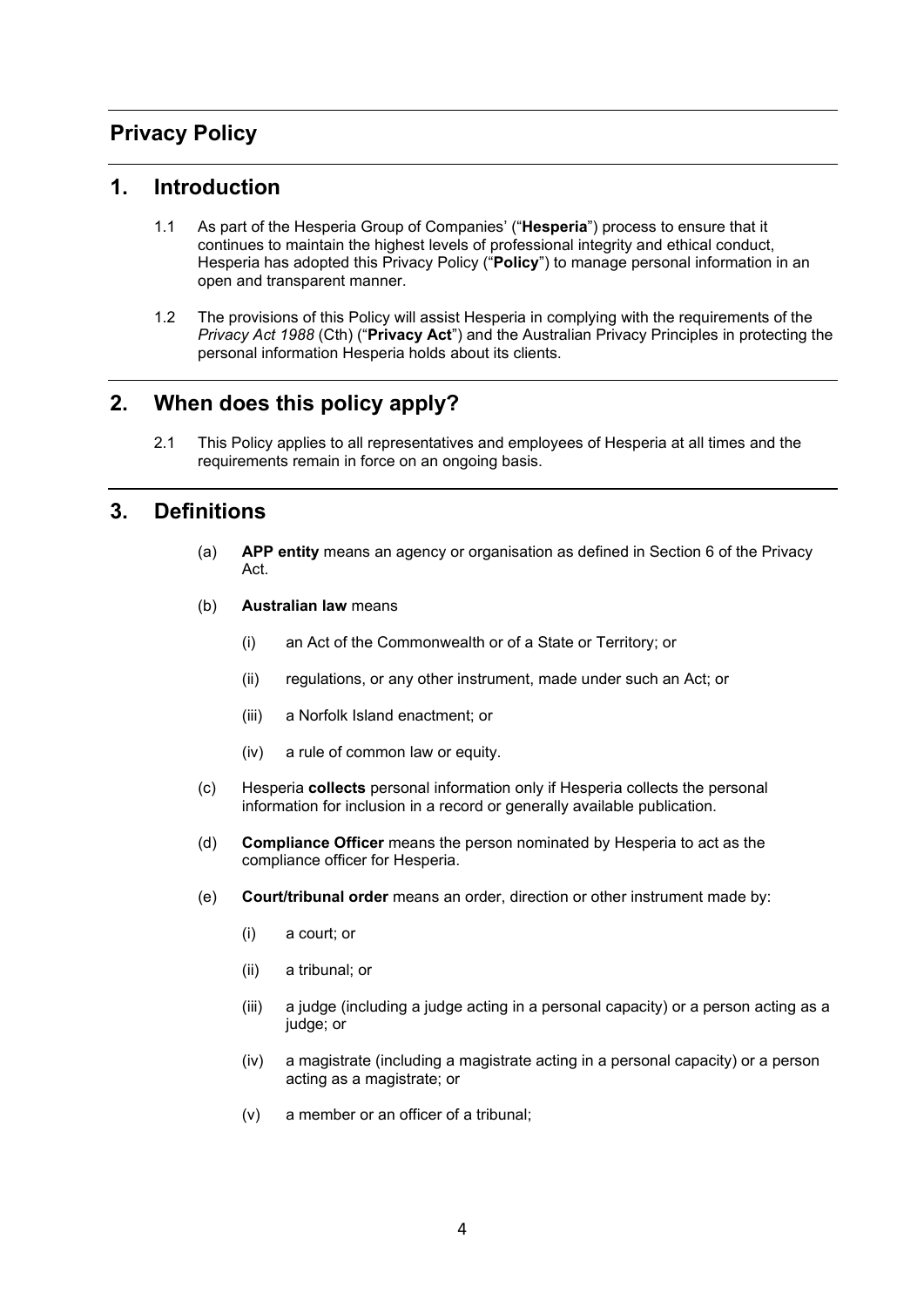and includes an order, direction or other instrument that is of an interim or interlocutory nature.

- (f) **De-identified personal information** is de-identified if the information is no longer about an identifiable individual or an individual who is reasonably identifiable.
- (g) **Eligible Data Breach** occurs:
	- (i) where there has been unauthorised access of unauthorised disclosure of personal information, or a loss of personal information, that Hesperia holds; and
	- (ii) the unauthorised access or unauthorised disclosure is likely to result in serious harm to one or more clients; and
	- (iii) Hesperia is not able to prevent the likely risk of serious harm with remedial action.
- (h) **Hesperia Group of Companies** includes Hesperia Property Pty Ltd ACN 641 894 340, Hesperia Projects Pty Ltd ACN 626 002 140, Hesperia Funds Management Pty Ltd 631 092 969, its subsidiaries, its related bodies corporate or entities which it contractually is entitled to manage.
- (i) Hesperia **holds** personal information if it has possession or control of a record that contains the personal information.
- (j) **Identifier of an individual** means a number, letter or symbol, or a combination of any or all of those things, that is used to identify the individual or to verify the identity of the individual, but does not include:
	- (i) the individual's name; or
	- (ii) the individual's ABN (within the meaning of the A New Tax System (Australian Business Number) Act 1999); or
	- (iii) anything else prescribed by the regulations.
- (k) **Permitted general situation** has the meaning given to it in s16A of the Privacy Act.
- (l) **Permitted health situation** has the meaning given to it in s16B of the Privacy Act.
- (m) **Personal information** means information or an opinion about an identified individual, or an individual who is reasonably identifiable:
	- (i) whether the information or opinion is true or not; and
	- (ii) whether the information or opinion is recorded in a material form or not.
- (n) **Sensitive information** means:
	- (i) information or an opinion about an individual's:
		- (A) racial or ethnic origin; or
		- (B) political opinions; or
		- (C) membership of a political association; or
		- (D) religious beliefs or affiliations; or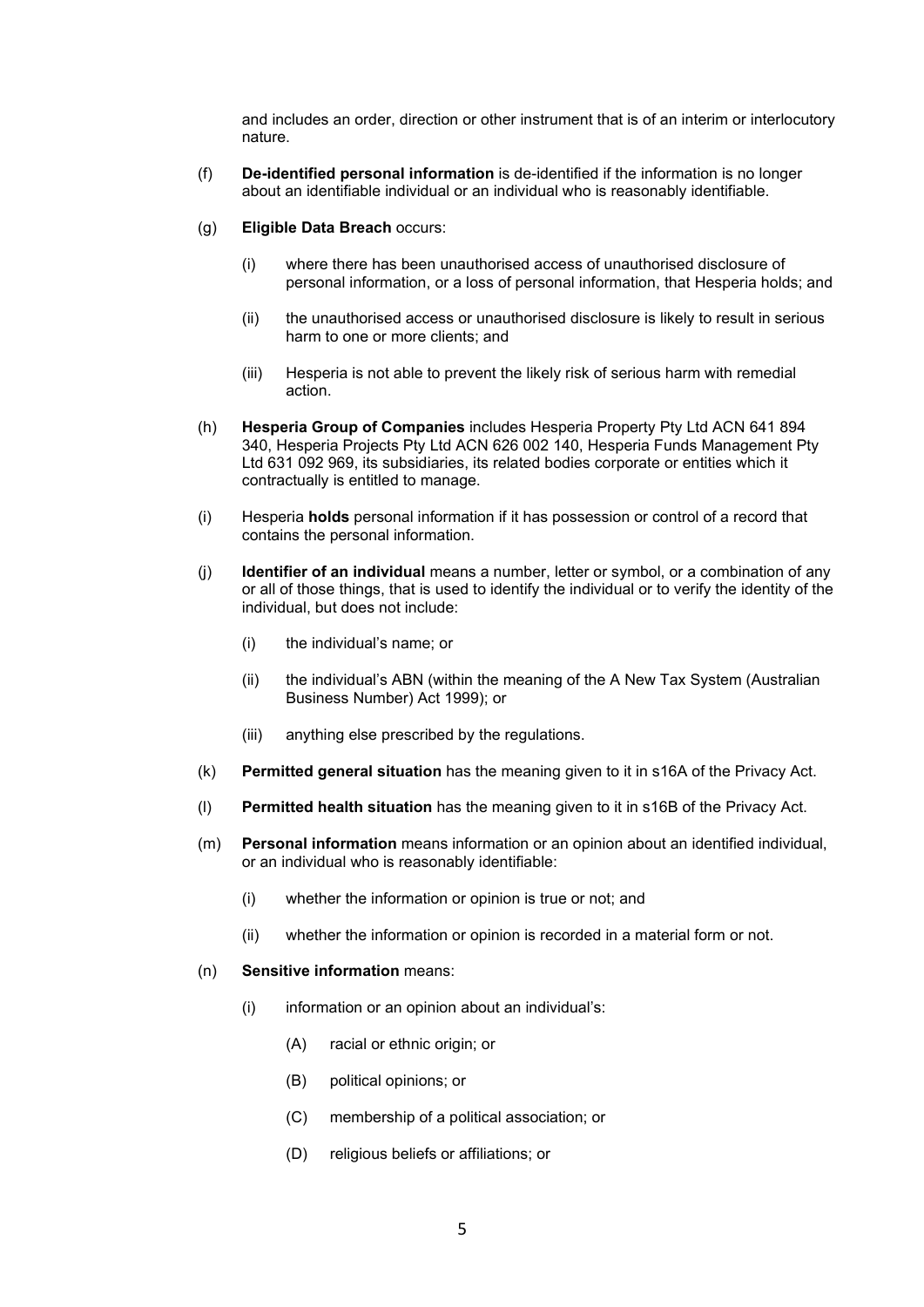- (E) philosophical beliefs; or
- (F) membership of a professional or trade association; or
- (G) membership of a trade union; or
- (H) sexual orientation or practices; or
- (I) criminal record;

that is also personal information; or

- (ii) health information about an individual; or
- (iii) genetic information about an individual that is not otherwise health information.
- (iv) biometric information that is to be used for the purpose of automated biometric verification or biometric identification; or
- (v) biometric templates.

#### **4. Privacy Policy**

- 4.1 Hesperia's Compliance Officer must ensure that at all times the provisions of this policy are implemented in the day to day running of Hesperia.
- 4.2 Compliance Officer must ensure that at all times this Policy:
	- (a) is current and reflects the latest applicable Australian laws; and
	- (b) contains the following information:
		- (i) the kinds of personal information that Hesperia collects and holds;
		- (ii) how Hesperia collects and holds personal information;
		- (iii) the purposes for which Hesperia collects, holds, uses and discloses personal information;
		- (iv) how an individual may complain about a breach of the Australian Privacy Principles, or other relevant legislation that binds Hesperia, and how Hesperia will deal with such a complaint;
		- (v) whether Hesperia is likely to disclose personal information to overseas recipients;
		- (vi) if Hesperia is likely to disclose personal information to overseas recipients, the countries in which such recipients are likely to be located if it is practicable to specify those countries in this policy.
- 4.3 Hesperia must ensure that the Hesperia's Privacy Policy is available free of charge and in such form as appropriate. Hesperia will make the Privacy Statement available on its website.
- 4.4 If the Privacy Policy is requested in a particular form, Hesperia will take such steps as are reasonable to provide the Privacy Policy in the form requested.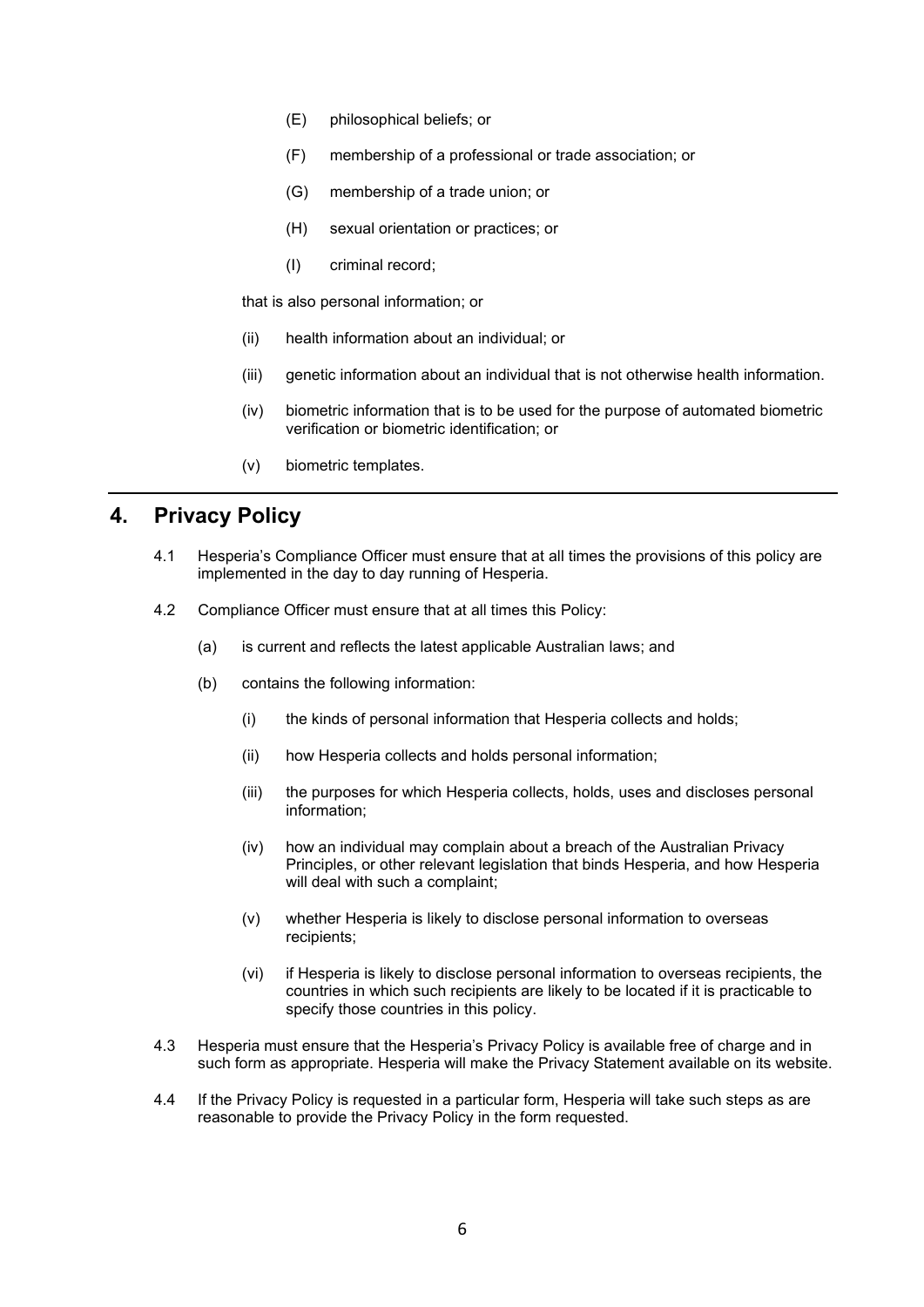# <span id="page-6-0"></span>**5. Personal information (other than sensitive information)**

- 5.1 Clauses [5](#page-6-0) to [9](#page-7-0) apply to the collection of personal information that is solicited by Hesperia.
- 5.2 Hesperia must not collect personal information (other than sensitive information) unless the information is reasonably necessary for one or more of Hesperia's functions or activities.

#### **6. Sensitive information**

- 6.1 Hesperia must not collect sensitive information about an individual unless:
	- (a) the individual consents to the collection of the information and the information is reasonably necessary for one or more of Hesperia's functions or activities; or
	- (b) the collection of the information is required or authorised by or under an Australian law or a Court/Tribunal order; or
	- (c) a permitted general situation exists in relation to the collection of the information by Hesperia; or
	- (d) a permitted health situation exists in relation to the collection of the information by Hesperia.

# **7. Means of collection**

- 7.1 Hesperia must only collect personal information by lawful and fair means.
- 7.2 Hesperia will, wherever possible, only collect personal information about an individual from the individual (rather than someone else), unless it is unreasonable or impracticable to do so or the individual has instructed Hesperia to liaise with someone else.
- 7.3 Personal information will be collected through various Hesperia forms and from you directly, either in writing or verbally.
- 7.4 Hesperia will collect personal information in various ways including:
	- (a) from correspondence and forms submitted by the individual;
	- (b) when individuals use the Hesperia website;
	- (c) as part of any registration, subscription or application process;
	- (d) in the course of Hesperia providing services;
	- (e) from third parties which Hesperia works with;
	- (f) through publicly available information services; and
	- (g) when Hesperia is required to collect the information by regulatory requirements.

#### **8. Information collected by Hesperia**

8.1 The information Hesperia collects may include the following: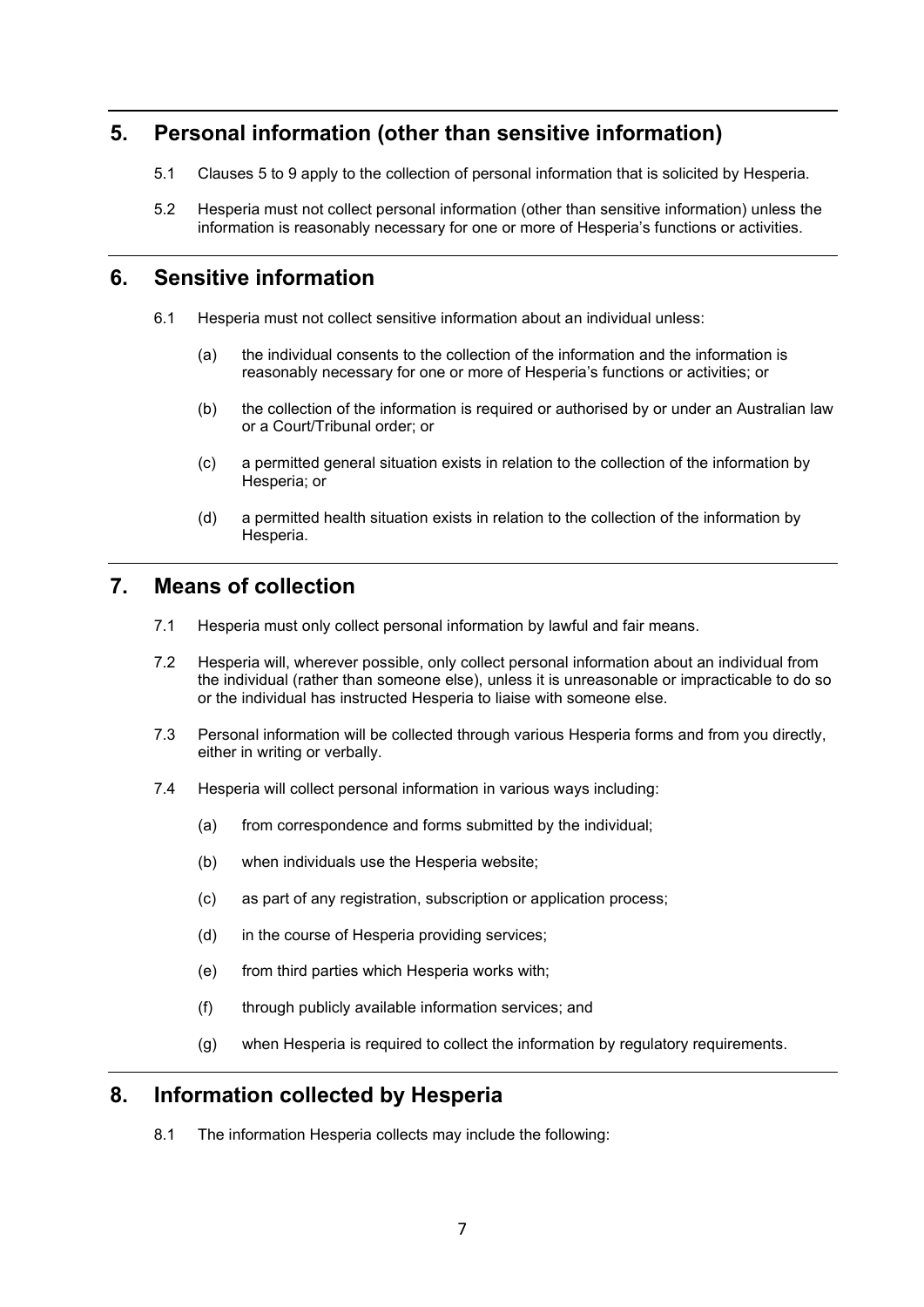- (a) name;
- (b) date of birth;
- (c) postal or email address; or
- (d) phone numbers;
- (e) other information Hesperia considers necessary to their functions and activities.

#### <span id="page-7-0"></span>**9. Purpose of collection**

- 9.1 If an individual is acquiring or has acquired a product or service from Hesperia, the individual's personal information will be collected and held for the purposes of:
	- (a) checking whether an individual is eligible for Hesperia's product or service;
	- (b) verifying an individual's identity;
	- (c) providing the individual with Hesperia's product or service;
	- (d) managing and administering Hesperia's product or service;
	- (e) protecting against fraud, crime or other activity which may cause harm in relation to Hesperia's products or services;
	- (f) complying with legislative and regulatory requirements in any jurisdiction; and
	- (g) to assist Hesperia in the running of its business.
- 9.2 Hesperia may also collect personal information for the purposes of letting an individual know about products or services that might better serve their needs or other opportunities in which they may be interested.

#### <span id="page-7-2"></span><span id="page-7-1"></span>**10. Dealing with unsolicited personal information**

- 10.1 If Hesperia:
	- (a) receives personal information about an individual; and
	- (b) the information is not solicited by Hesperia

Hesperia must, within a reasonable period after receiving the information, determine whether or not it was permitted to collect the information.

- 10.2 Hesperia may use or disclose the personal information for the purposes of making the determination under clause [10.1.](#page-7-1)
- 10.3 If Hesperia:
	- (a) determines that it could not have collected the personal information; and
	- (b) the information is not contained in a Commonwealth record,

Hesperia must as soon as practicable, destroy the information or ensure that the information is de-identified, only if it is lawful and reasonable to do so.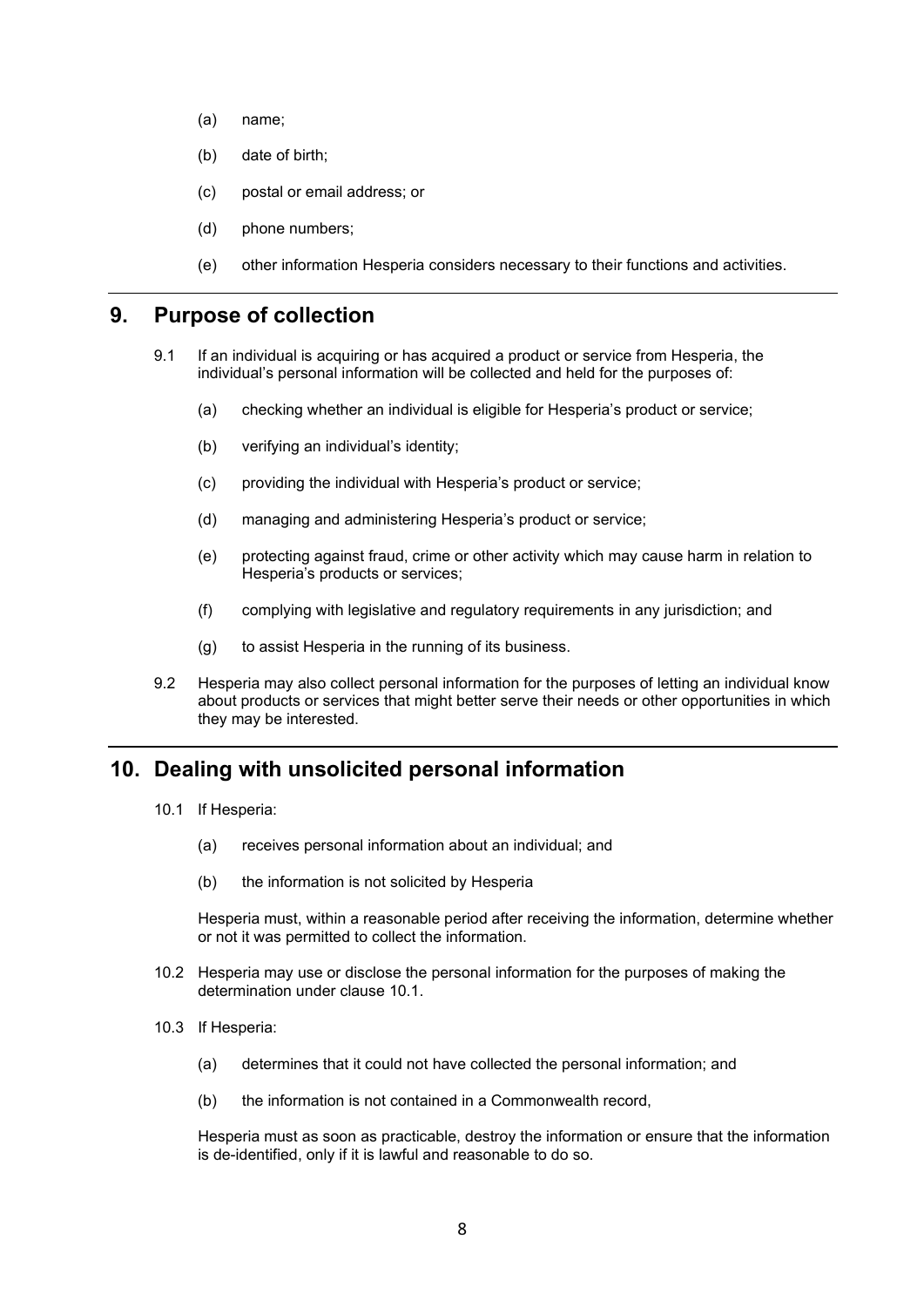# <span id="page-8-0"></span>**11. Notification of collection**

- 11.1 This clause [11](#page-8-0) applies to:
	- (a) solicited information; and
	- (b) unsolicited information to which clause [10](#page-7-2) does not apply.
- 11.2 Hesperia must notify the individual of the following matters in the Privacy Policy:
	- (a) Hesperia's identity and contact details;
	- (b) if Hesperia collects the personal information from a third party or the individual is not aware that Hesperia has collected the personal information, the fact that Hesperia so collects, or has collected the information and the circumstances of that collection;
	- (c) if the collection of the personal information is required or authorised by or under an Australian law or a Court/Tribunal order, the fact that the collection is so required or authorised (including the details of the law or court);
	- (d) the purposes for which Hesperia collects the personal information;
	- (e) the main consequences (if any) for the individual if the information is not collected by Hesperia;
	- (f) any other entities to which Hesperia usually discloses personal information of the kind collected by Hesperia;
	- (g) that Hesperia's Privacy Statement and this Privacy Policy contains information about how the individual may access the personal information about the individual that is held by Hesperia and seek correction of such information;
	- (h) that Hesperia's Privacy Statement contains information about how the individual may complain about a breach of the Australian Privacy Principles and how Hesperia will deal with such a complaint;
	- (i) whether Hesperia will disclose the personal information to overseas recipients; and
	- (j) if Hesperia discloses the personal information to overseas recipients the countries in which such recipients will be located if it is practicable to specify those countries in the notification or to otherwise make the individual aware of them.

# <span id="page-8-1"></span>**12. Use or disclosure**

- 12.1 Where Hesperia holds personal information about an individual that was collected for a particular purpose ("**the primary purpose**"), Hesperia must not use or disclose the information for another purpose ("**the secondary purpose**") unless:
	- (a) the individual has consented to the use or disclosure of the information; or
	- (b) the individual would reasonably expect Hesperia to use or disclose the information for the secondary purpose and the secondary purpose is:
		- (i) directly related to the primary purpose (if the information is sensitive information); or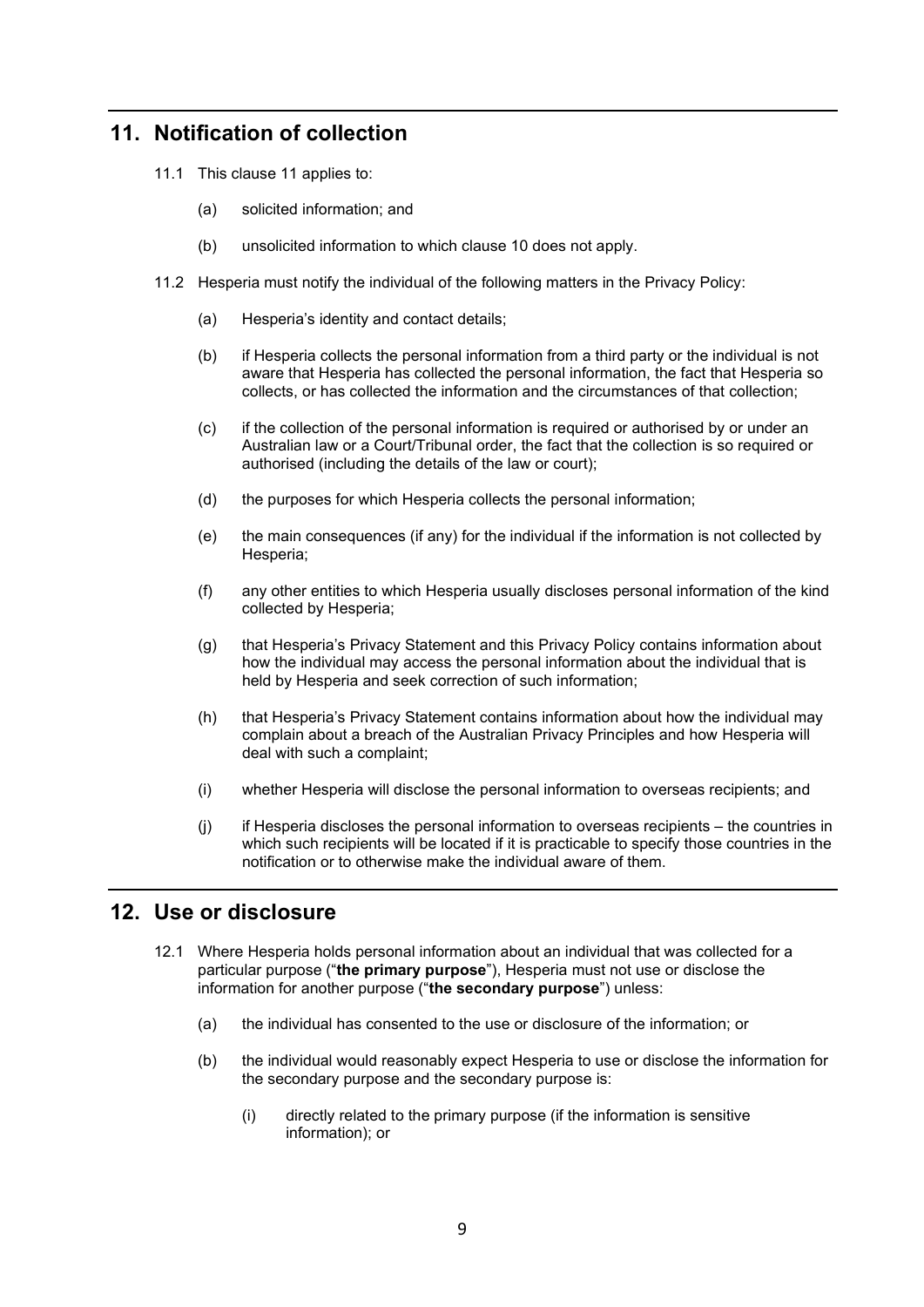- (ii) related to the primary purpose (if the information is *not* sensitive information);
- (c) the use or disclosure of the information is required or authorised by or under an Australian law or a Court/Tribunal order; or
- (d) a permitted general situation exists in relation to the use or disclosure of the information by Hesperia; or
- (e) Hesperia reasonably believes that the use or disclosure of the information is reasonably necessary for one or more enforcement related activities conducted by, or on behalf of, an enforcement body.
- <span id="page-9-0"></span>12.2 Where Hesperia uses or discloses personal information in accordance with clause [12.1\(e\),](#page-9-0) Hesperia will keep a copy of this disclosure (e.g.: the email or letter used to do so).
- 12.3 This clause [12](#page-8-1) does not apply to:
	- (a) personal information for the purposes of direct marketing; or
	- (b) government related identifiers.
- 12.4 If Hesperia collects personal information from a related body corporate, this clause [12](#page-8-1) applies as if Hesperia's primary purpose for the collection was the primary purpose for which the related body corporate collected the information.

#### **13. Who does Hesperia disclose personal information to?**

- 13.1 Hesperia may disclose personal information collected from clients and prospective clients to the following:
	- (a) organisations involved in providing, managing or administering Hesperia's product or service such as third-party suppliers, e.g. printers, posting services, and our advisers;
	- (b) organisations involved in maintaining, reviewing and developing Hesperia's business systems, procedures and infrastructure, including testing or upgrading Hesperia's computer systems;
	- (c) organisations involved in a corporate re-organisation;
	- (d) organisations involved in the payments system, including financial institutions, merchants and payment organisations;
	- (e) organisations involved in product planning and development;
	- (f) other organisations, who jointly with Hesperia's, provide its products or services;
	- (g) authorised representatives who provide Hesperia's products or services on its behalf;
	- (h) the individual's representatives, including your legal advisers;
	- (i) debt collectors;
	- (j) Hesperia's financial advisers, legal advisers or auditors;
	- (k) fraud bureaus or other organisations to identify, investigate or prevent fraud or other misconduct;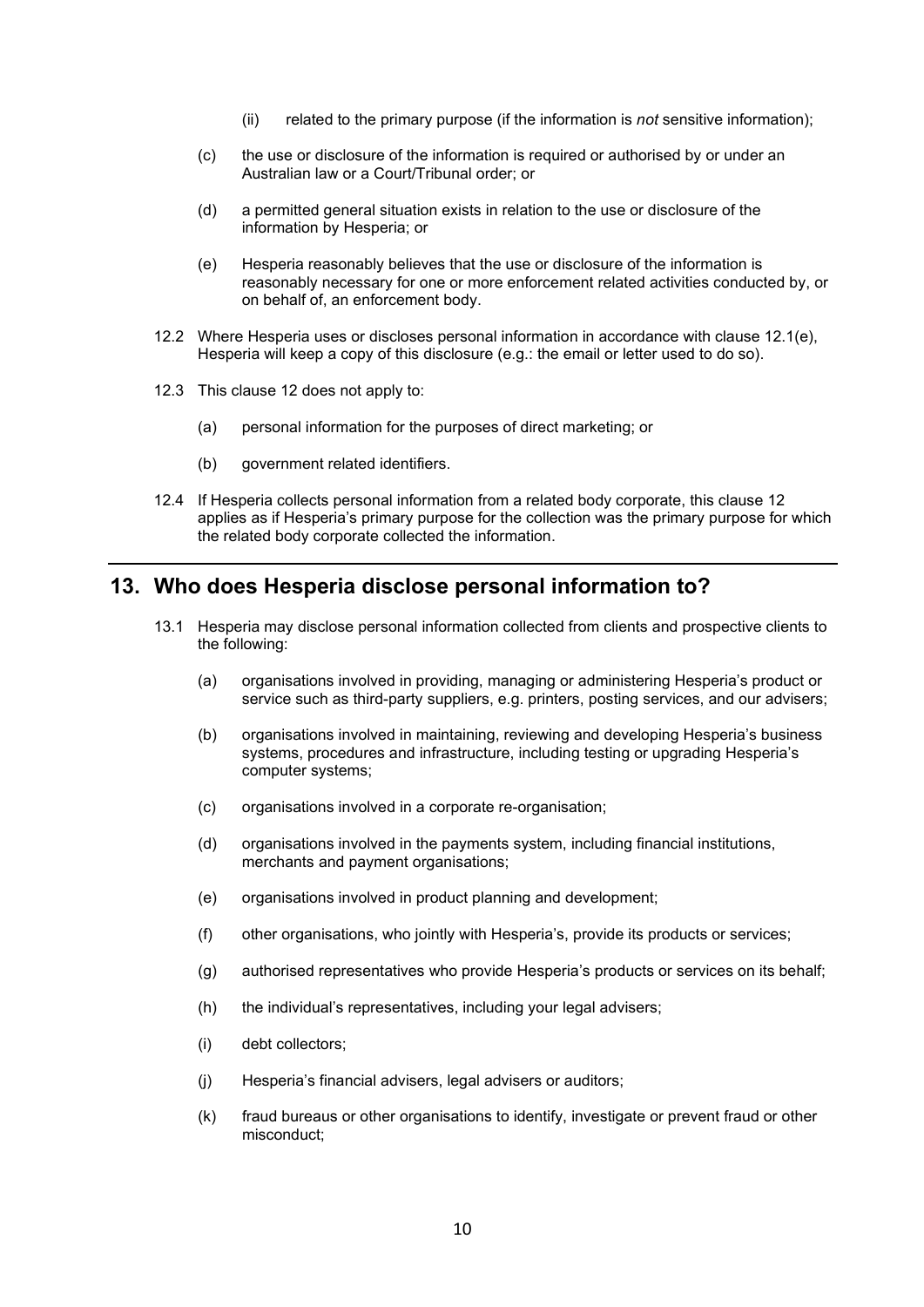- (l) external dispute resolution schemes;
- (m) regulatory bodies, government agencies and law enforcement bodies in any jurisdiction.

#### <span id="page-10-3"></span>**14. Direct marketing**

14.1 Hesperia must not use or disclose the personal information it holds about an individual for the purpose of direct marketing.

#### **15. Exception – personal information other than sensitive information**

- 15.1 Hesperia may use or disclose personal information (other than sensitive information) about an individual for the purposes of direct marketing if:
	- (a) Hesperia collected the information from the individual; and the individual would reasonably expect Hesperia to use or disclose the information for that purpose; or
	- (b) Hesperia has collected the information from a third party; and either:
		- (i) Hesperia has obtained the individual's consent to the use or disclose the information for the purpose of direct marketing; or
		- (ii) it is impracticable for Hesperia to obtain the individual's consent; and
	- (c) Hesperia provides a simple way for the individual to opt out of receiving direct marketing communications from Hesperia;
	- (d) each direct marketing communication with the individual Hesperia:
		- (i) includes a prominent statement that the individual may make such a request; or
		- (ii) directs the individual's attention to the fact that the individual may make such a request; and
	- (e) the individual has not made a request to opt out of receiving direct marketing.

#### **16. Exception – sensitive information**

16.1 Hesperia may use or disclose sensitive information about an individual for the purpose of direct marketing if the individual has consented to the use or disclosure of the information for that purpose.

#### <span id="page-10-4"></span><span id="page-10-0"></span>**17. Requests to stop direct marketing**

- <span id="page-10-2"></span><span id="page-10-1"></span>17.1 Where Hesperia uses or discloses personal information about an individual for the purposes of direct marketing by Hesperia or facilitating direct marketing by another organisation, the individual may request:
	- (a) that Hesperia no longer provide them with direct marketing communications;
	- (b) that Hesperia does not use or disclose the individual's personal information for the purpose of facilitating direct marketing by another organisation;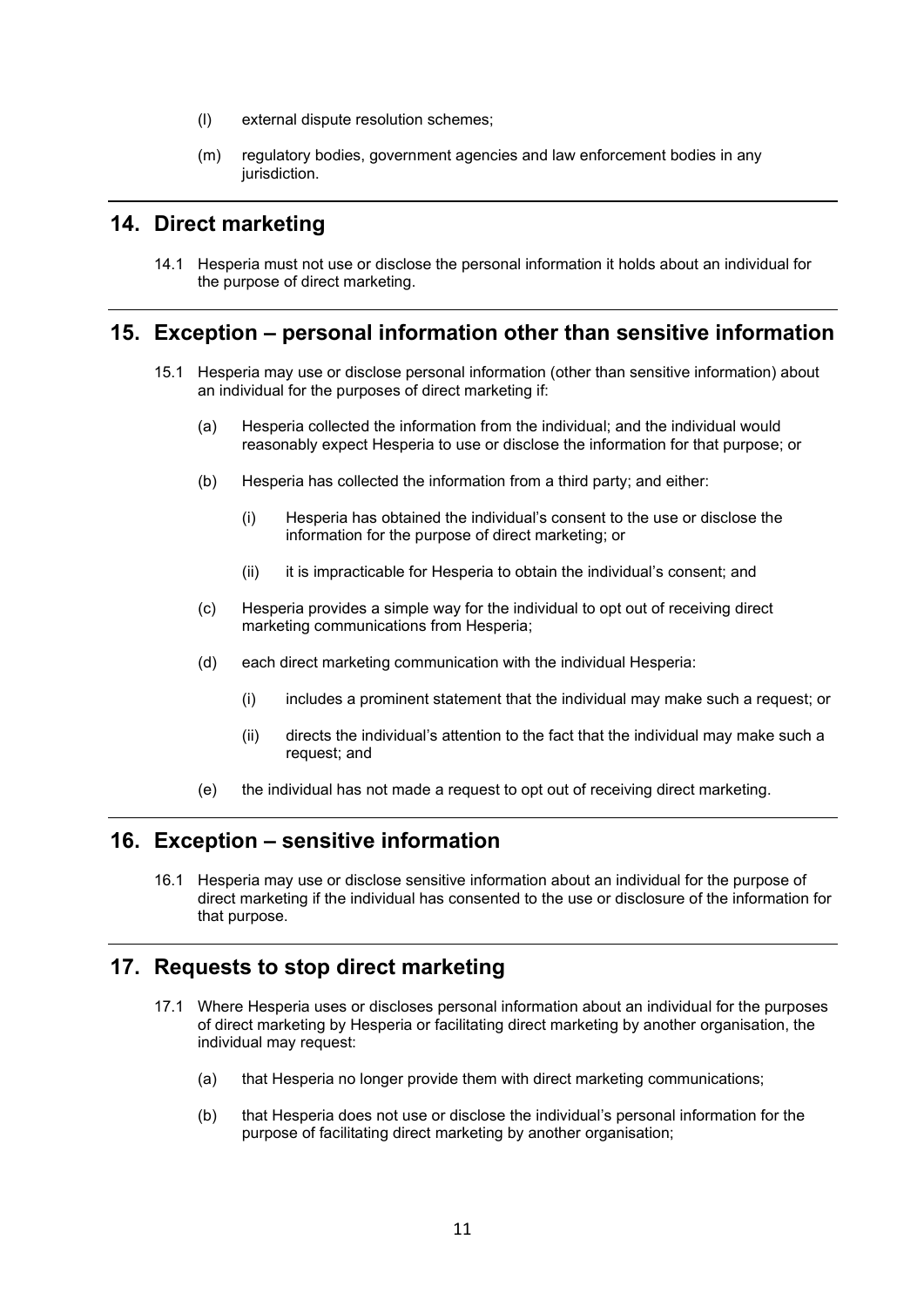- (c) that Hesperia provides the source of the personal information.
- 17.2 Where Hesperia receives a request from an individual under clause [17.1,](#page-10-0) Hesperia will:
	- (a) give effect to the request under clause [17.1\(a\)](#page-10-1) or [17.1\(b\)](#page-10-2) within a reasonable period after the request is made and free of charge; and
	- (b) notify the individual of the source of the information, if the individual requests it, unless it is impracticable or unreasonable to do so.
- 17.3 Clause [14](#page-10-3) to [17](#page-10-4) do not apply to the extent that the following laws apply:
	- (a) the Do Not Call Register Act 2006;
	- (b) the Spam Act 2003; or
	- (c) any other Act of the Commonwealth of Australia.

#### **18. Disclosing personal information to cross border recipients**

- <span id="page-11-0"></span>18.1 Where Hesperia discloses personal information about an individual to a recipient who is not in Australia and who is not Hesperia or the individual, Hesperia must ensure that the overseas recipient does not breach the Australian Privacy Principles (with the exception of APP1).
- 18.2 Clause [18.1](#page-11-0) does not apply where:
	- (a) Hesperia reasonably believes that:
		- (i) information is subject to a law or binding scheme that has the effect of protecting the information in a way that is at least substantially similar to the way in which the Australian Privacy Principles protect the information; and
		- (ii) there are mechanisms that the individual can access to take action to enforce that protection of the law or binding scheme; or
	- (b) both of the following apply:
		- (i) Hesperia has informed the individual that if they consent to the disclosure of information Hesperia will take reasonable steps to ensure the overseas recipient does not breach the Australian Privacy Principles; and
		- (ii) after being so informed, the individual consents to disclosure;
	- (c) the disclosure of the information is required or authorised by or under an Australian law or a Court/Tribunal order; or
	- (d) a permitted general situation (other than the situation referred to in item 4 or 5 of the table in subsection 16A (1) Privacy Act) exists in relation to the disclosure of the information by Hesperia.

#### **19. Adoption of government related identifiers**

19.1 Hesperia must not adopt a government related identifier of an individual as its own identifier unless: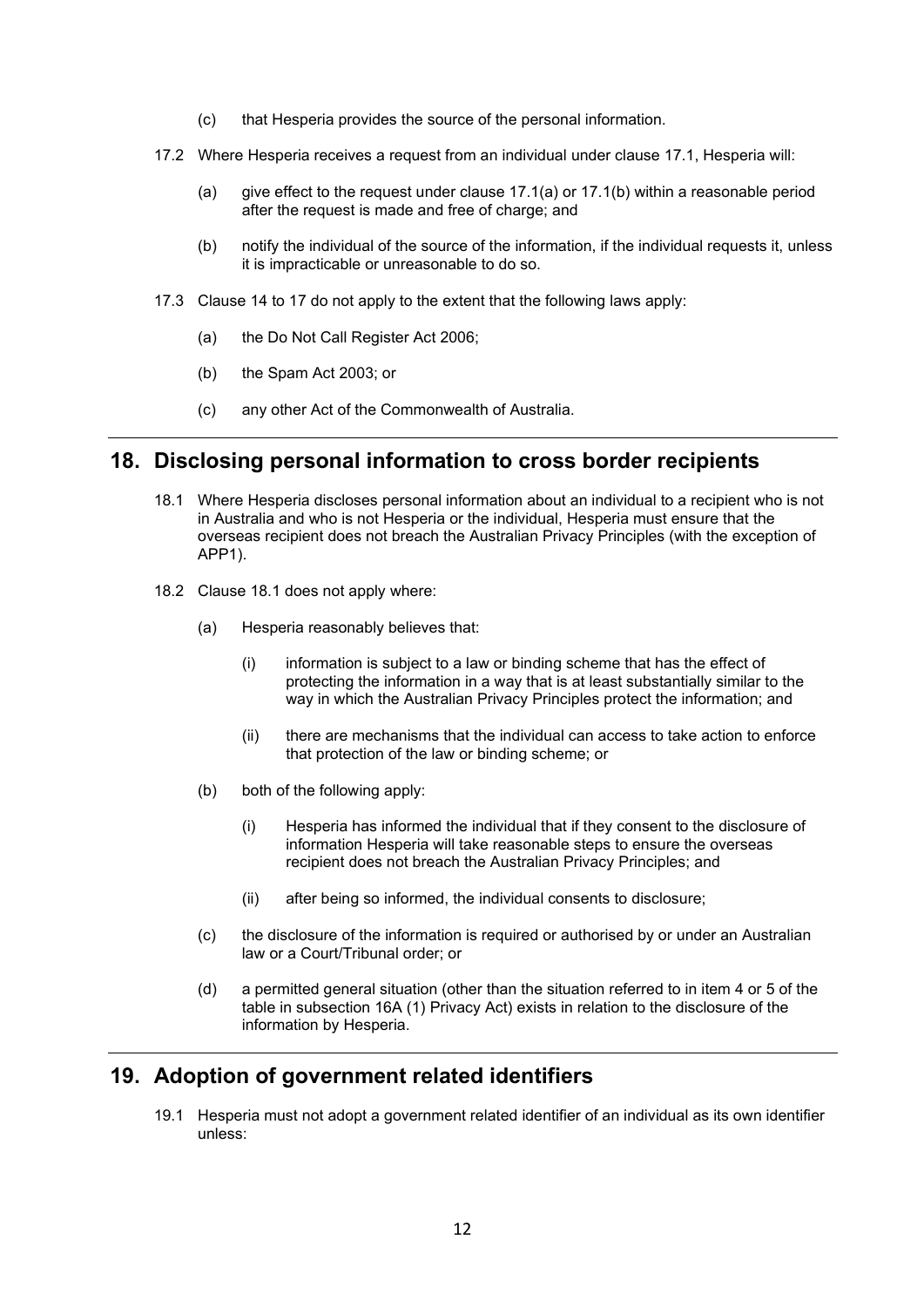- (a) Hesperia is required or authorised by or under an Australian law or a Court/Tribunal order to do so; or
- (b) the identifier, Hesperia and the circumstances of the adoption are prescribed by regulations.

#### **20. Use or disclosure of government related identifiers**

- 20.1 Before using or disclosing a government related identifier of an individual, Hesperia must ensure that such use or disclosure is:
	- (a) reasonably necessary for Hesperia to verify the identity of the individual for the purposes of the organisation's activities or functions; or
	- (b) reasonably necessary for the organisation to fulfil its obligations to an agency or a State or Territory authority; or
	- (c) required or authorised by or under an Australian law or a Court/Tribunal order; or
	- (d) within a permitted general situation (other than the situation referred to in item 4 or 5 of the table in subsection 16A (1) Privacy Act; or
	- (e) reasonably necessary for one or more enforcement related activities conducted by, or on behalf of, an enforcement body; or
	- (f) the identifier, Hesperia and the circumstances of the adoption are prescribed by regulations.

#### **21. Quality of personal information**

21.1 Hesperia will ensure that the personal information it collects and the personal information it uses or discloses is, having regard to the purpose of the use or disclosure, accurate, up to date, complete and relevant.

#### **22. Security of personal information**

- 22.1 Hesperia will ensure that it protects any personal information it holds from misuse, interference, loss, unauthorised access, modification and disclosure.
- 22.2 Hesperia will take reasonable steps to destroy or de-identify any personal information it holds where:
	- (a) Hesperia no longer needs the personal information for any purpose for which the information may be used or disclosed by Hesperia;
	- (b) the information is not contained in a Commonwealth record;
	- (c) Hesperia is not required to retain that information under an Australian law, or a Court/Tribunal order.

#### **23. Storage of personal information**

23.1 Hesperia stores personal information in different ways, including: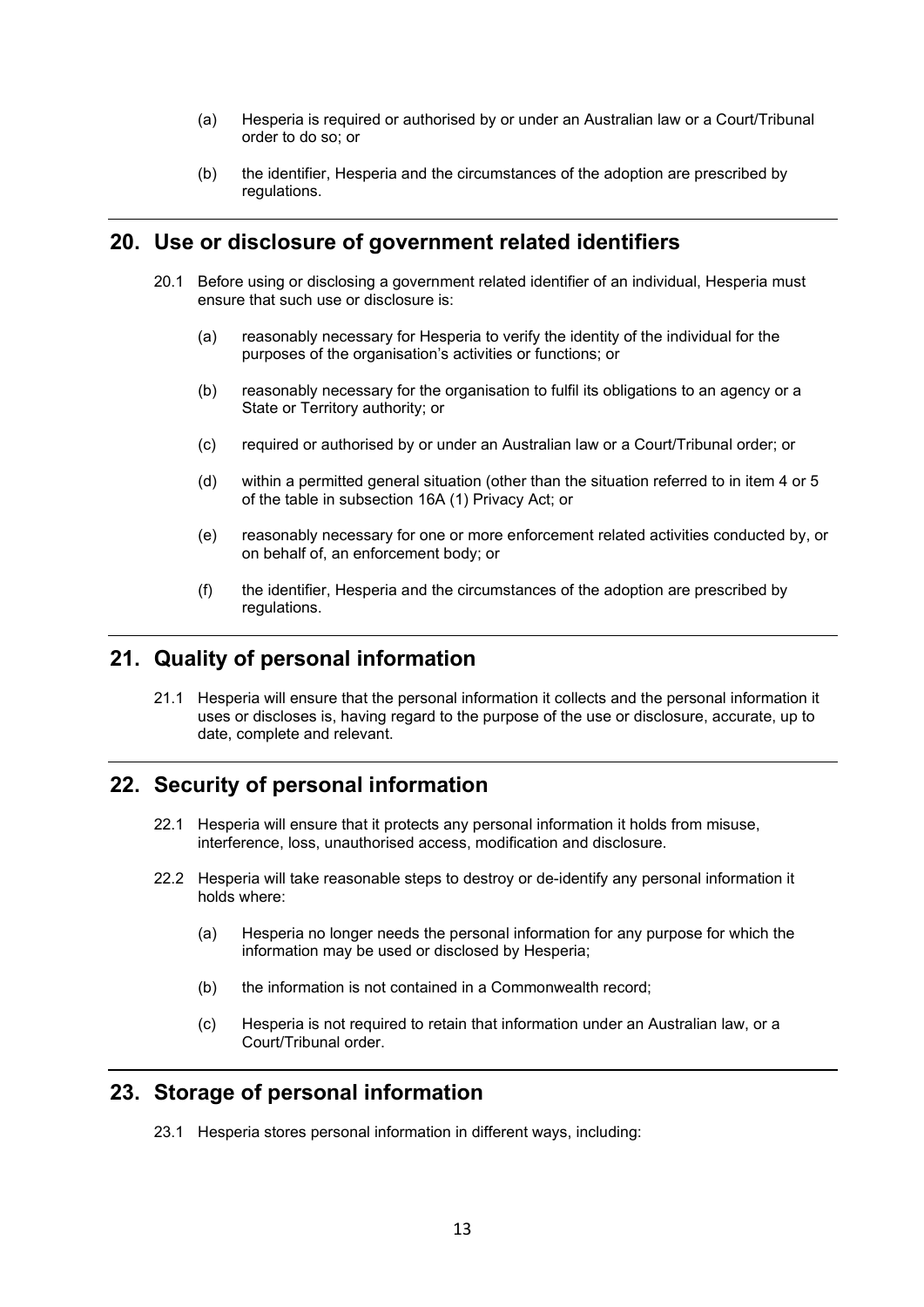- (a) hard copy on site at Hesperia's head office; and
- (b) electronically secure data centres which are owned by either Hesperia or trusted third party external service providers based in Australia and overseas.
- 23.2 The third party external service providers are subject to both Australian and overseas laws that may require the disclosure of your information (in limited circumstances) to government authorities in Australia and overseas.
- 23.3 The third party external services do not have access to, nor do they use, your information for any purpose other than providing the services required by Hesperia and its customers and for the service providers to maintain their own services.
- 23.4 In order to ensure Hesperia protects any personal information it holds from misuse, interference, loss, unauthorised access, modification and disclosure, Hesperia implements the following procedure/system:
	- (a) access to information systems is controlled through identity and access management;
	- (b) employees are bound by internal information securities policies and are required to keep information secure;
	- (c) all employees are required to complete training about information security; and
	- (d) Hesperia regularly monitors and reviews its compliance with internal policies and industry best practice.

#### <span id="page-13-0"></span>**24. Access**

- 24.1 Hesperia must give an individual access to the personal information it holds about the individual if so requested by the individual.
- 24.2 Hesperia must respond to any request for access to personal information within a reasonable period after the request is made.
- 24.3 Hesperia must give access to the information in the manner requested by the individual, if it is reasonable and practicable to do so and must take such steps as are reasonable in the circumstances to give access in a way that meets the needs of Hesperia and the individual.
- 24.4 Hesperia must not charge an individual for making a request and must not impose excessive charges for the individual to access their personal information.

#### **25. Exceptions**

- 25.1 Hesperia is not required to give an individual access to their personal information if:
	- (a) Hesperia reasonably believes that giving access would pose a serious threat to the life, health or safety of any individual, or to public health or public safety; or
	- (b) giving access would have an unreasonable impact on the privacy of other individuals; or
	- (c) the request for access if frivolous or vexatious; or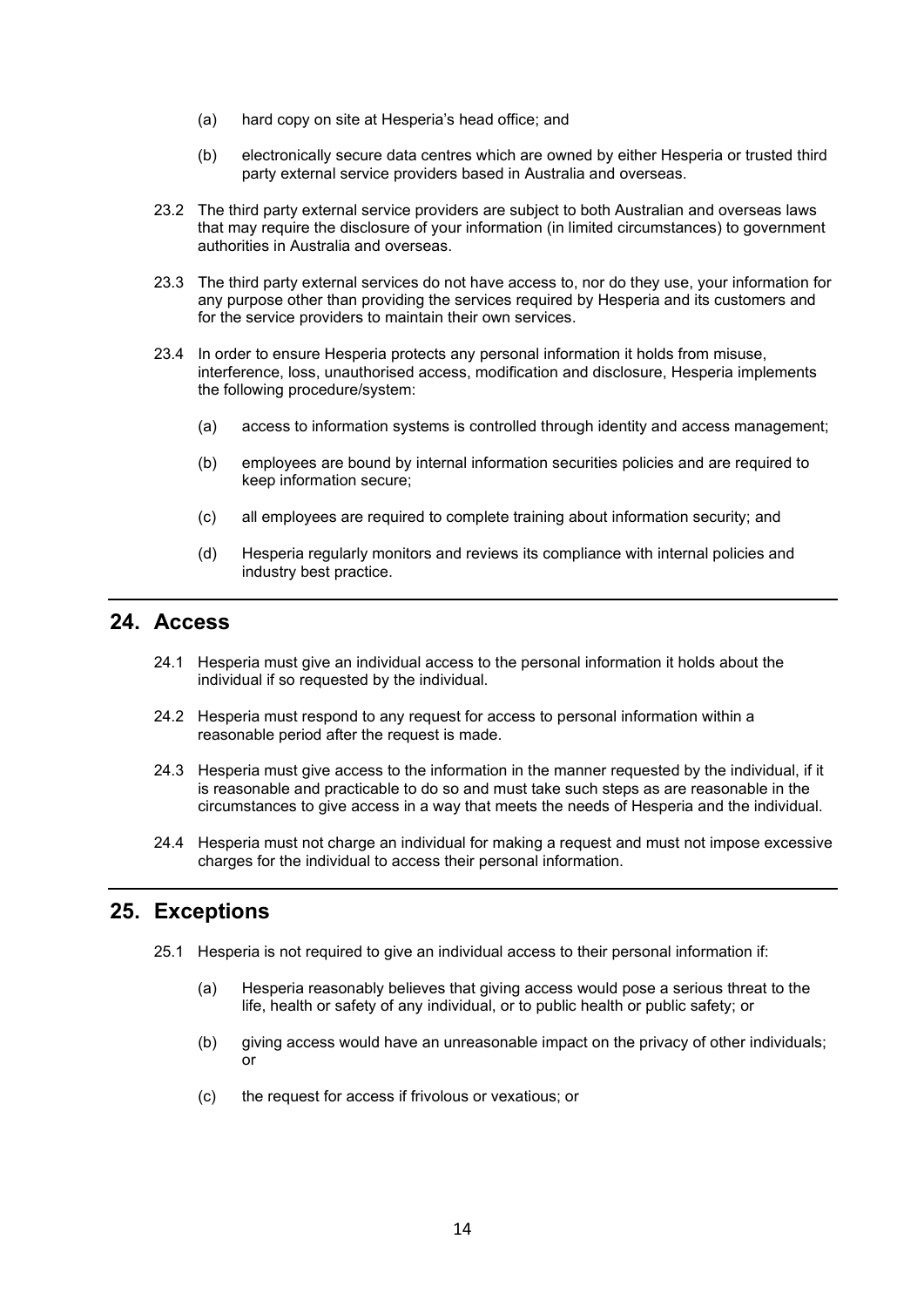- (d) the information relates to existing or anticipated legal proceedings between Hesperia and the individual, and would not be accessible by the process of discovery in those proceedings; or
- (e) giving access would reveal intentions of Hesperia in relation to negotiations with the individual in such a way as to prejudice those negotiations; or
- (f) giving access would be unlawful; or
- (g) denying access is required or authorised by or under an Australian law or a Court/Tribunal order; or
- (h) Hesperia has reason that unlawful activity, or misconduct of a serious nature, that relates to our functions or activities has been, or may be engaged in and giving access would be likely to prejudice the taking of appropriate action in relation to the matter; or
- (i) giving access would be likely to prejudice one or more enforcement related activities conducted by, or on behalf of, an enforcement body; or
- (j) giving access would reveal evaluative information generated within Hesperia in connection with a commercially sensitive decision-making process.

#### <span id="page-14-0"></span>**26. Refusal to give access**

- 26.1 If Hesperia refuses to give access in accordance with clause [24](#page-13-0) or to give access in the manner requested by the individual, Hesperia will give the individual a written notice that sets out:
	- (a) the reasons for the refusal except to the extent that, having regard to the grounds for the refusal, it would be unreasonable to do so; and
	- (b) the mechanisms available to complain about the refusal; and
	- (c) any other matter prescribed by the regulations.
- 26.2 Where Hesperia refuses to give access under clause [25.1\(j\),](#page-14-0) Hesperia may include an explanation of the commercially sensitive decision in its written notice of the reasons for denial.

#### <span id="page-14-1"></span>**27. Correction of information**

- 27.1 Hesperia must take reasonable steps to correct all personal information, having regard to the purpose for which the information is held where:
	- (a) Hesperia is satisfied the information is inaccurate, out of date, incomplete, irrelevant or misleading; or
	- (b) the individual requests Hesperia corrects the information.
- 27.2 Where Hesperia corrects personal information about an individual that Hesperia previously disclosed to another APP entity and the individual requests Hesperia to notify the other APP entity of the correction, Hesperia must take reasonable steps to give that notification, unless it is impracticable or unlawful to do so.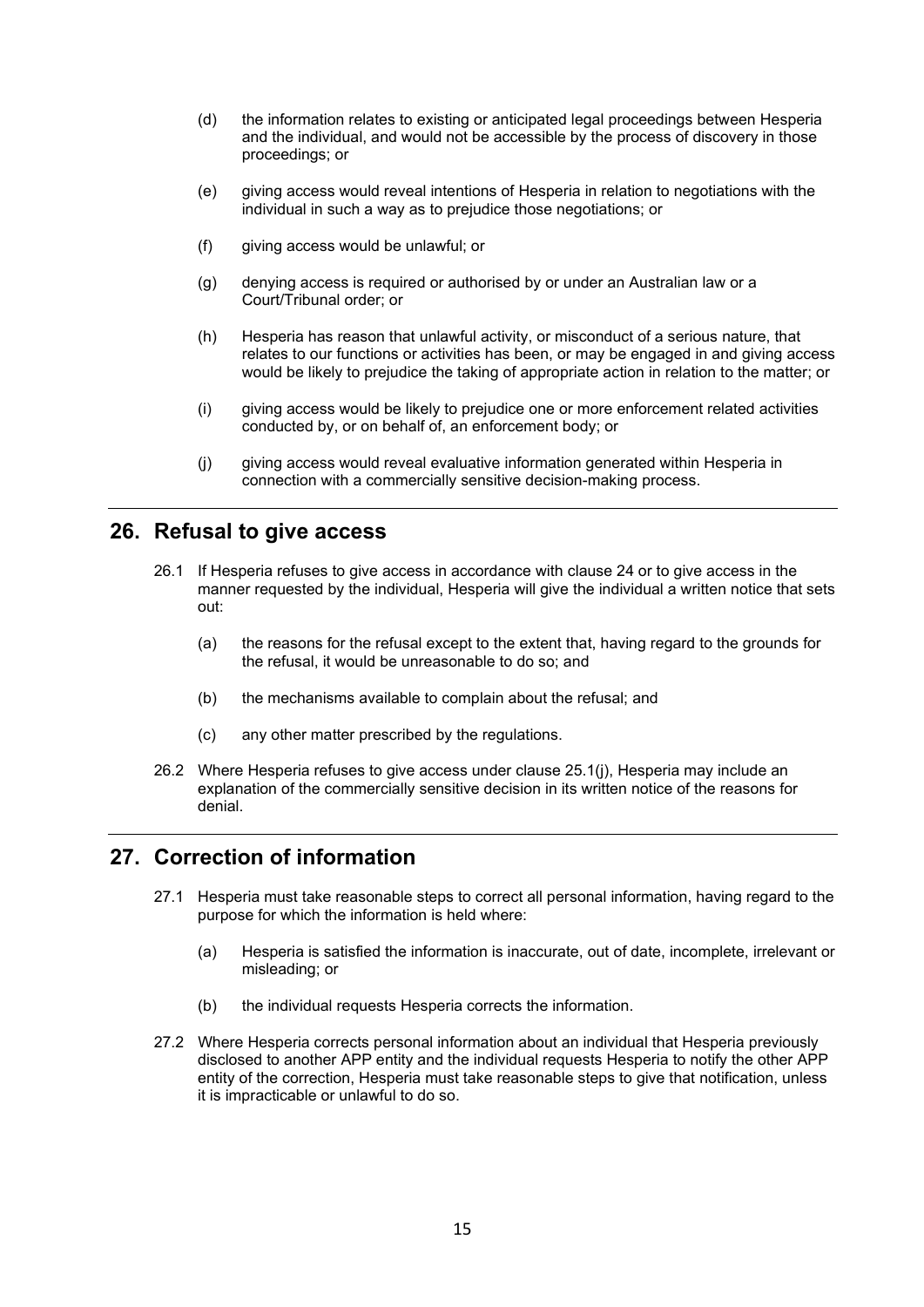#### **28. Refusal to correct information**

- 28.1 If Hesperia refuses to correct personal information as requested by the individual, Hesperia will give the individual a written notice that sets out:
	- (a) the reasons for the refusal except to the extent that it would be unreasonable to do so; and
	- (b) the mechanisms available to complain about the refusal; and
	- (c) any other matter prescribed by the regulations.

#### **29. Request from a client to associate a statement with their information**

<span id="page-15-1"></span><span id="page-15-0"></span>29.1 If:

- (a) Hesperia refuses to correct personal information as requested by the individual; and
- (b) the individual requests that Hesperia associate a statement noting that the information is inaccurate, out of date, incomplete, irrelevant or misleading, with the individual's information,

Hesperia must take such steps as are reasonable in the circumstances to associate the statement (as described in clause [29.1](#page-15-0)[\(b\)\)](#page-15-1) with the individual's personal information. The statement should be associated with the information in such a way that will make the statement apparent to users of the information.

#### **30. Dealing with requests**

- 30.1 Hesperia must:
	- (a) respond to requests under clause [27](#page-14-1) within a reasonable period after the request is made; and
	- (b) must not charge the individual for the making of the request, for correcting the personal information or for associating the statement with the personal information.

#### **31. Complaints**

- 31.1 Hesperia offers an internal complaint resolution scheme to all customers. Should a client have a privacy complaint, they are to contact Hesperia to discuss their concerns using the following contact details:
	- (a) Email[:privacy@hesperia.com.au](mailto:privacy@hesperia.com.au)
	- (b) Post: Privacy Compliance Officer **Hesperia** Level 3, 338 Barker Road SUBIACO WA 6008
- 31.2 To assist Hesperia in helping customers, Hesperia asks customers to follow a simple twostep process: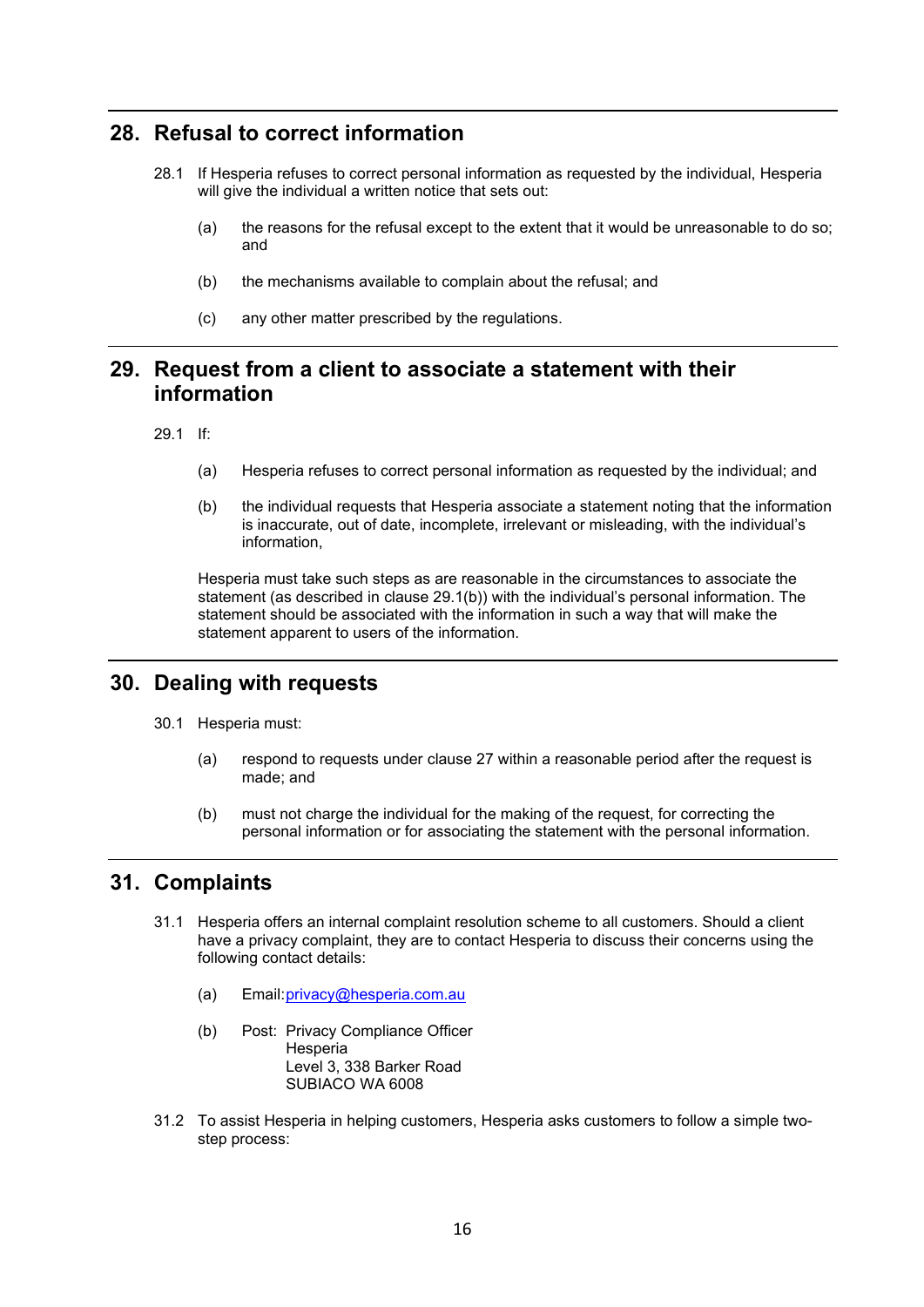- (a) gather all supporting documents relating to the complaint; and
- (b) contact Hesperia to review your situation and if possible, resolve your complaint immediately.
- 31.3 Hesperia will rectify any breach if the complaint is justified and takes necessary steps to resolve the issue.
- 31.4 In certain situations, to deal with a complaint it may be necessary to consult with third parties. However, any disclosure of Personal Information to third parties will be provided with the customer's authority and consent.
- 31.5 After a complaint has been received, Hesperia sends the customer a written notice of acknowledgement setting out the process. The complaint is investigated, and the decision sent to the customer within thirty (30) days unless the customer has agreed to a longer time. If a complaint cannot be resolved within the agreed time frame or a decision could not be made within thirty (30) days of receipt, a notification will be sent to the customer setting out the reasons and specifying a new date when the customer can expect a decision or resolution.
- 31.6 If the customer is not satisfied with Hesperia's internal privacy practices or the outcome in respect to complaint, the customer may approach the OAIC with their complaint:

Office of the Australian Information Commissioner **Address**: GPO Box 5218, Sydney NSW 2001 **Phone**: 1300 363 992 **Email: [enquiries@oaic.gov.au](mailto:enquiries@oaic.gov.au) Website**: [oaic.gov.au](http://oaic.gov.au/)

#### **32. Notifiable data breaches scheme**

- 32.1 Under the *Privacy Amendment (Notifiable Data Breaches) Act 2017* ("**Privacy Amendment Act**") Hesperia is required to notify the Office of the Australian Information Commissioner ("**OAIC**") in relation to all eligible data breaches.
- 32.2 Hesperia must notify the OAIC by lodging a Notifiable Data Breach Form soon as practicable. The Notifiable Data Breach Form is available at the following link: [https://forms.business.gov.au/smartforms/landing.htm?formCode=OAIC-NDB.](https://forms.business.gov.au/smartforms/landing.htm?formCode=OAIC-NDB)
- 32.3 Under the Privacy Amendment Act, Hesperia must also promptly inform clients whose personal information has been compromised by the eligible data breach that a breach of their personal information has occurred.

#### **33. Anti-Money Laundering and Counter Terrorism Legislation**

- 33.1 The *Anti-Money Laundering and Counter-Terrorism Financing Act 2006* (**AML/CTF Act**) is aimed at addressing money laundering in Australia and the threat to national security caused by terrorism.
- 33.2 This legislation requires Hesperia to collect identification information from investors and to verify the individual's identify from original or certified copies of specified documents or perform electronic verification.
- 33.3 Details of what identification information and documentation an individual is required to provide are set out in transactional based forms.